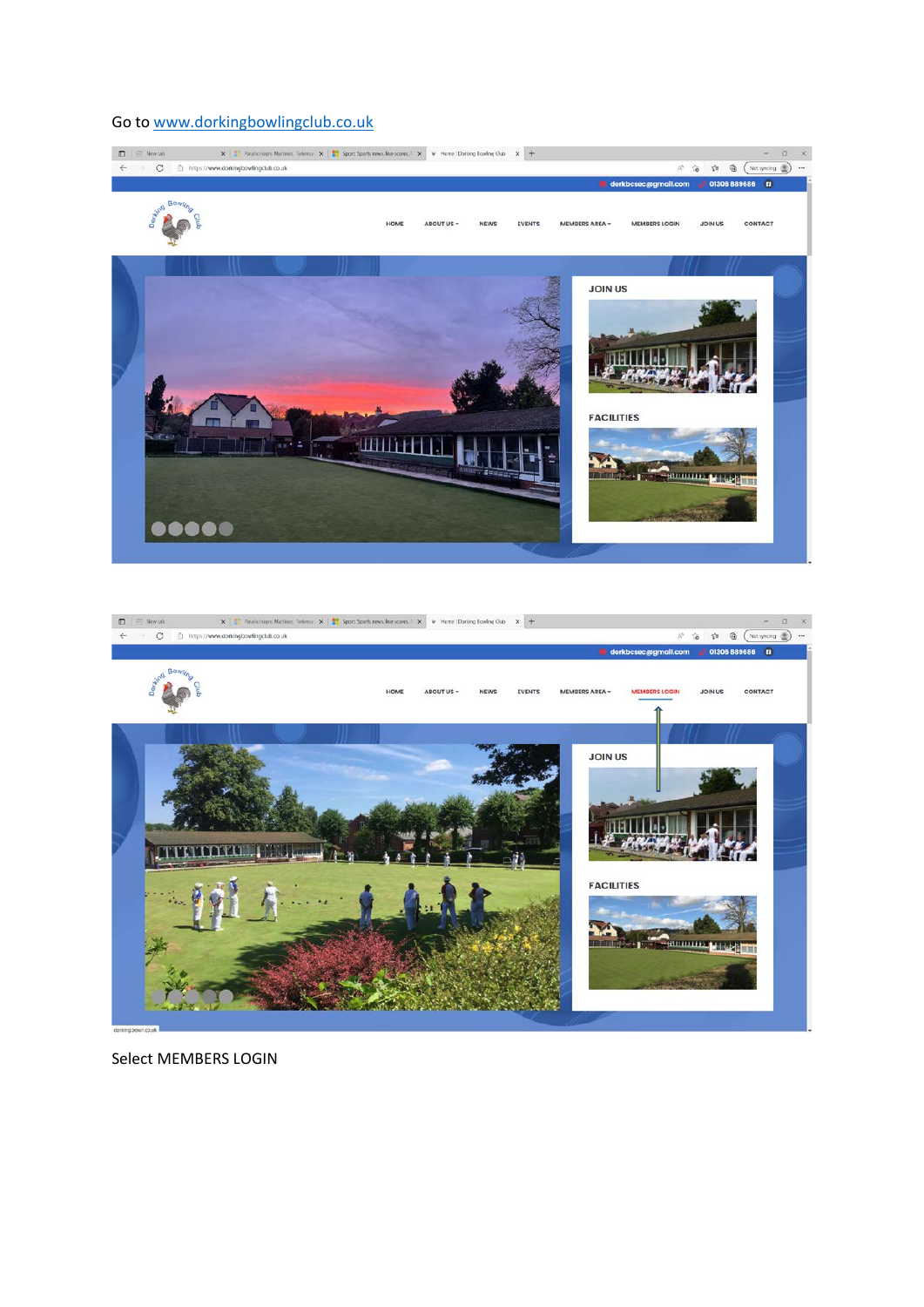| D   El Newtab  |                                           | X   Realici signs Mattinez, Telema: X     Sport Sports news, live scores   X   V Home   Dorking Bowling Club X   B Dorking Bowling Club |       | $\times$ +   |           | $\Box$<br>×.<br>$\overline{\phantom{a}}$                                         |
|----------------|-------------------------------------------|-----------------------------------------------------------------------------------------------------------------------------------------|-------|--------------|-----------|----------------------------------------------------------------------------------|
| $\circ$<br>-90 | https://dorking.bowlr.co.uk/account/login |                                                                                                                                         |       |              | $A^h$     | Not syncing (B)<br>$\gamma_{\rm eff}^{\rm th}$<br>$\oplus$<br>$\approx$<br>$***$ |
| LOGIN          |                                           |                                                                                                                                         |       |              |           | <b>124</b> dorkbcrink@gmail.com / L 01306 889686                                 |
|                | Dorking<br>Bowling Club                   |                                                                                                                                         | Diary | Members list | Club Info | Return to Club Website                                                           |
|                |                                           | Log in<br>Member Number                                                                                                                 |       |              |           |                                                                                  |
|                |                                           | Password                                                                                                                                |       |              |           |                                                                                  |
|                |                                           |                                                                                                                                         |       | Log in       |           |                                                                                  |

## Enter your login details as provided

| D   El Newtab<br>$\leftarrow$ $\rightarrow$ C | https://dorking.bowlr.co.uk    |                         | X   Revise signs Metinez, Telema: X     Sports Sports news, live scores.   X   V   Home   Dorking Bowling Club X     Home |                         | $\times$ +                                      | $\Box$<br><b>X</b><br>A A G 自 国 (Notsynoing 图)<br>$\cdots$ |
|-----------------------------------------------|--------------------------------|-------------------------|---------------------------------------------------------------------------------------------------------------------------|-------------------------|-------------------------------------------------|------------------------------------------------------------|
| Welcome, Kevin!                               | <b>MY ACCOUNT</b><br>LOG OUT   |                         |                                                                                                                           |                         | <b>12 dorkbcrink@gmail.com / L 01306 889686</b> |                                                            |
|                                               | Dorking<br><b>Bowling Club</b> |                         |                                                                                                                           | Diary                   | Members list<br>Club Info                       | Return to Club Website                                     |
| <b>Bowls Club Diary</b><br><b>CHOOSE DATE</b> |                                |                         |                                                                                                                           |                         |                                                 |                                                            |
| <b>PREVIOUS</b><br>Time/Rink                  | ٦                              | $\overline{\mathbf{2}}$ | Monday 2nd May 2022<br>$\overline{\mathbf{3}}$                                                                            | $\mathcal{L}_{\rm s}$   | $\mathbf{s}$                                    | <b>BOOK A MATCH</b><br><b>NEXT</b><br>6                    |
|                                               | <b>TIME CLOSE</b>              | <b>With Children</b>    | <b>TITTE COMMON</b>                                                                                                       | <b>YWY COVER</b>        | <b>CONTRACTOR</b>                               | <b>TITY COMMO</b>                                          |
| 10:00<br>to<br>12:00                          | Closed For Greenkeeping        | Closed For Greenkeeping | Closed For Greenkeeping                                                                                                   | Closed For Greenkeeping | Closed For Greenkeeping                         | Closed For Creenkeeping                                    |
| 12:00<br>to                                   | Open Play                      | Open Play               | Open Play                                                                                                                 | Open Play               | Open Play                                       | Open Play                                                  |

Then select Book A Match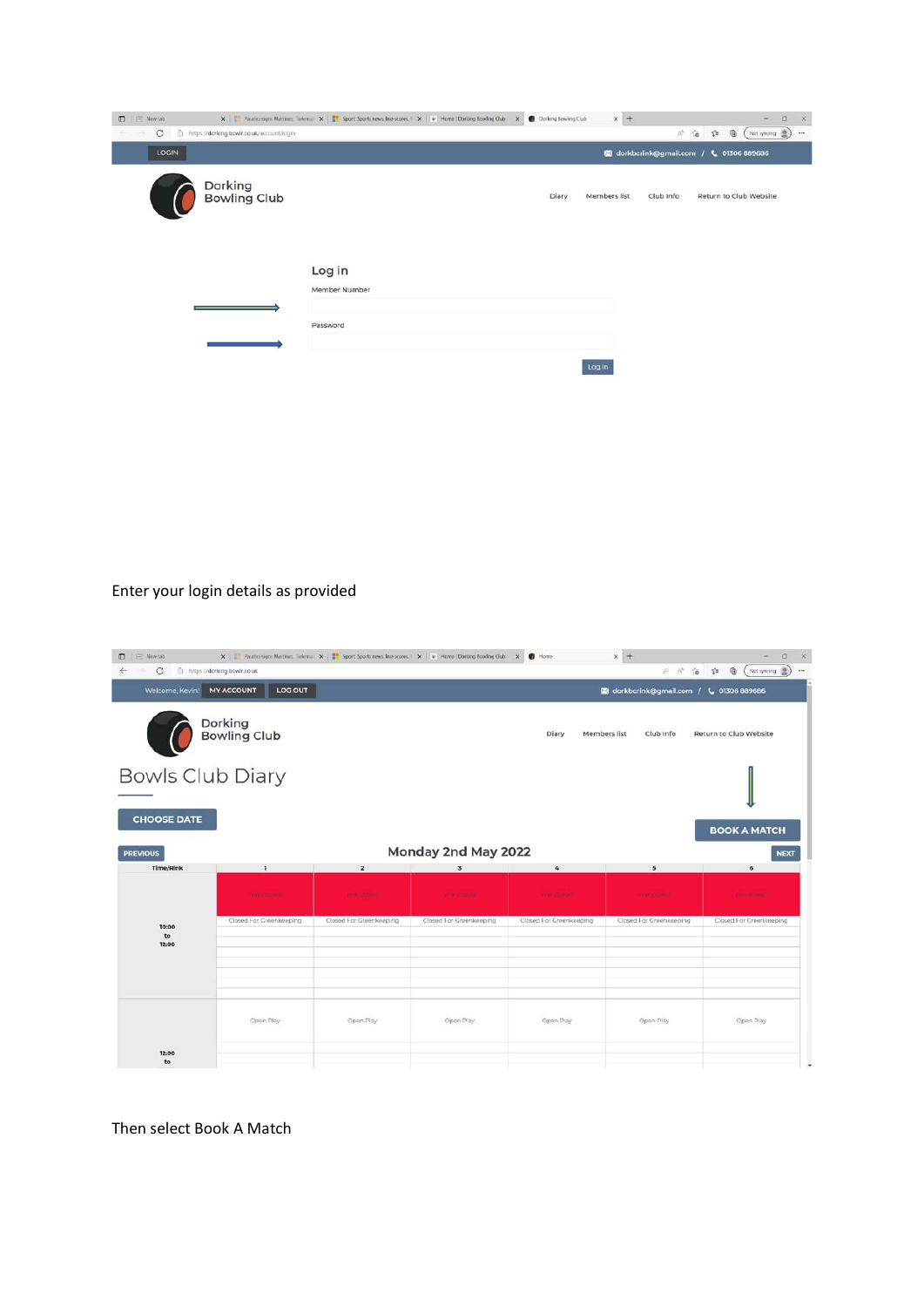

#### Select MAKE A NEW BOOKING

| D   E Newtab<br>$\circ$<br>-30 | https://dorking.bowlr.co.uk    |                         | X   Realist signs Mertinez, Telema X     Sport: Sports news, live scores.   X   W   Home   Dorking Bowling Club X | <b>C</b> Home           | $\times$ +<br>$\mathbb{A}^{\mathbb{N}}$<br>10 | $\Box$<br>$\rightarrow$<br>曲<br>$\leq$<br>Not syncing (B) |
|--------------------------------|--------------------------------|-------------------------|-------------------------------------------------------------------------------------------------------------------|-------------------------|-----------------------------------------------|-----------------------------------------------------------|
| Welcome, Kevin!                | <b>MY ACCOUNT</b><br>LOG OUT   |                         |                                                                                                                   |                         | <b>63</b> dorkbcrink@gmail.com /              | L 01306 889686                                            |
|                                | Dorking<br><b>Bowling Club</b> |                         |                                                                                                                   | Diary<br>Members list   | Club Info                                     | Return to Club Website                                    |
|                                | <b>Bowls Club Diary</b>        |                         |                                                                                                                   |                         |                                               |                                                           |
| <b>CHOOSE DATE</b>             |                                |                         |                                                                                                                   |                         |                                               |                                                           |
| <b>PREVIOUS</b>                |                                |                         | Monday 2nd May 2022                                                                                               |                         |                                               | <b>NEXT</b>                                               |
| <b>Time/Rink</b>               | $\mathbf{1}$                   | $\overline{\mathbf{2}}$ | $\overline{\mathbf{3}}$                                                                                           | 4                       | $5\overline{5}$                               | 6                                                         |
|                                | <b>DOM: Chinesed</b>           | <b>U.S. Alberta</b>     | <b>Cole Mission</b>                                                                                               | <b>Akası Kilmey</b>     | <b>Agency Adams</b>                           | <b>Partie Comment</b>                                     |
| 10:00<br>to                    | Closed For Greenkeeping        | Closed For Greenkeeping | Closed For Greenkeeping                                                                                           | Closed For Greenkeeping | Closed For Greenkeeping                       | Closed For Greenkeeping                                   |
| 12:00                          |                                |                         |                                                                                                                   |                         |                                               |                                                           |
|                                |                                |                         |                                                                                                                   |                         |                                               |                                                           |
|                                |                                |                         |                                                                                                                   |                         |                                               |                                                           |
|                                |                                |                         |                                                                                                                   |                         |                                               |                                                           |
|                                | Open Play                      | Open Play               | Open Play                                                                                                         | Open Play               | Open Play                                     | Open Play                                                 |
| 12:00<br>to                    |                                |                         |                                                                                                                   |                         |                                               |                                                           |

#### It defaults to current date, to select another date select CHOOSE DATE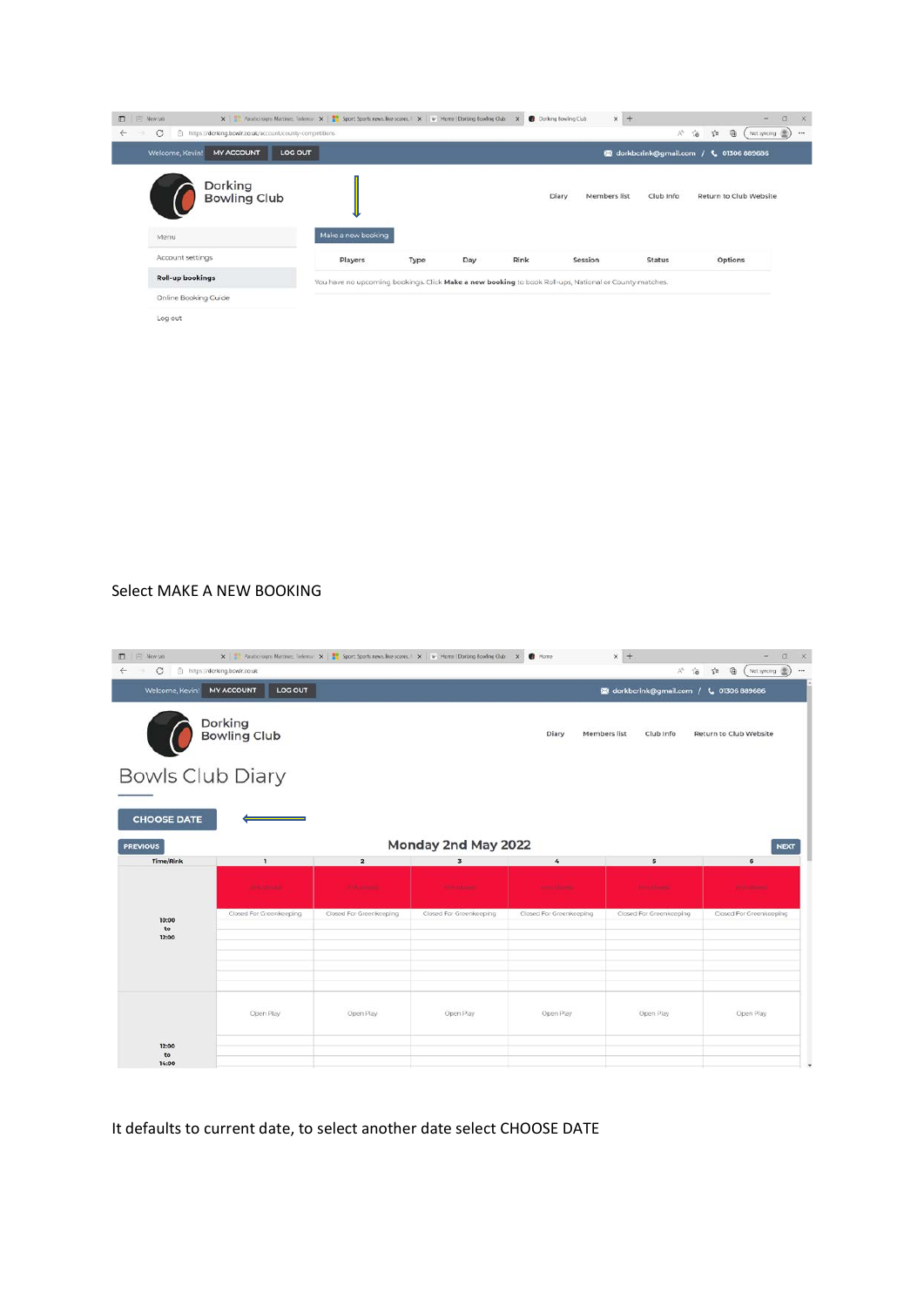| $\Box$       |       | New tab                    |                                |            |              |               |                                                             | X   Parabio signs Martinez, Tielema X     Sport: Sports news, live scores.   X   V   Home   Dorláng Bowling Club |                         | <b>C</b> Home<br>$\times$ | $x +$                                            | $\Box$<br>$\mathbf{x}$<br>$\overline{\phantom{a}}$ |
|--------------|-------|----------------------------|--------------------------------|------------|--------------|---------------|-------------------------------------------------------------|------------------------------------------------------------------------------------------------------------------|-------------------------|---------------------------|--------------------------------------------------|----------------------------------------------------|
| $\leftarrow$ | -30   | $\circ$<br>Welcome, Kevin! |                                |            |              |               | https://dorking.bowlr.co.uk<br>LOG OUT<br><b>MY ACCOUNT</b> |                                                                                                                  |                         |                           | A%<br>10                                         | ₲<br>Not syncing (B)<br>$\tau$<br>$\cdots$         |
|              |       |                            |                                |            |              |               |                                                             |                                                                                                                  |                         |                           | <b>128</b> dorkbcrink@gmail.com / L 01306 889686 |                                                    |
|              |       |                            |                                |            |              |               | Dorking<br>Bowling Club                                     |                                                                                                                  |                         | Diary                     | Members list<br>Club Info                        | Return to Club Website                             |
|              |       |                            |                                |            |              |               | <b>Bowls Club Diary</b>                                     |                                                                                                                  |                         |                           |                                                  |                                                    |
|              |       |                            |                                |            |              |               |                                                             |                                                                                                                  |                         |                           |                                                  |                                                    |
|              |       | <b>CHOOSE DATE</b>         |                                |            |              |               |                                                             |                                                                                                                  |                         |                           |                                                  |                                                    |
| Mon          | Tue   |                            | <b>May 2022</b><br>Wed Thu Fri |            |              | s<br>Sat Sun  |                                                             |                                                                                                                  | Monday 2nd May 2022     |                           |                                                  | <b>NEXT</b>                                        |
| 25           | 26    | z.                         | $-265$                         | 29.        | 30.          | $\mathcal{L}$ | $\mathbf{1}$                                                | $\overline{\mathbf{z}}$                                                                                          | 3                       | 4                         | $\overline{\mathbf{5}}$                          | 6                                                  |
| 17           | 10    | 4<br>TI:                   | 5<br>$12^{\circ}$              | 6.<br>13   | $\tau$<br>14 | B<br>15       | <b>DER CHANNEL</b>                                          | <b>U.S. James</b>                                                                                                | <b>King of Links</b>    | Alexander College         | <b>Advertising</b>                               | <b>Part &amp; Commercial</b>                       |
|              | 17    | 18                         | $19 -$                         | 20         | 21           | 22            | ed For Greenkeeping                                         | Closed For Greenkeeping                                                                                          | Closed For Greenkeeping | Closed For Greenkeeping   | Closed For Greenkeeping                          | Closed For Greenkeeping                            |
| 23           | 24    | 25                         | 26                             | ZI         | 28           | 29            |                                                             |                                                                                                                  |                         |                           |                                                  |                                                    |
| $30 -$       | $-31$ |                            | -27                            | <b>CEL</b> | 3,327        | ns:           |                                                             |                                                                                                                  |                         |                           |                                                  |                                                    |
|              |       |                            |                                |            |              |               |                                                             |                                                                                                                  |                         |                           |                                                  |                                                    |
|              |       |                            |                                |            |              |               | Open Play                                                   | Open Play                                                                                                        | Open Play               | Open Play                 | Open Play                                        | Open Play                                          |
|              |       |                            | 12:00                          |            |              |               |                                                             |                                                                                                                  |                         |                           |                                                  |                                                    |
|              |       |                            | to<br>14:00                    |            |              |               |                                                             |                                                                                                                  |                         |                           |                                                  | ۹                                                  |

## Select the date you want (within next 2 weeks)

| D   E Newtab<br>C @ https://dorking.bowlr.co.uk<br>$\leftarrow$<br>-92 |                              | X   Revise sam Metinez, Telema X     Sport: Sport: news, live scores.   X   V   Home   Dorking Bowling Club X     Home |                         |                        | $\times$ +<br>A <sup>h</sup> To                  | $\Omega$<br><b>X</b><br>$\sim$<br>⊕<br>$\leq$<br>Not syncing (B)<br>$\cdots$ |
|------------------------------------------------------------------------|------------------------------|------------------------------------------------------------------------------------------------------------------------|-------------------------|------------------------|--------------------------------------------------|------------------------------------------------------------------------------|
| Welcome, Kevin!                                                        | <b>MY ACCOUNT</b><br>LOG OUT |                                                                                                                        |                         |                        | <b>128</b> dorkbcrink@gmail.com / L 01306 889686 |                                                                              |
|                                                                        | Dorking<br>Bowling Club      |                                                                                                                        |                         | Diary<br>Members list  | Club Info                                        | Return to Club Website                                                       |
| <b>Bowls Club Diary</b>                                                |                              |                                                                                                                        |                         |                        |                                                  |                                                                              |
| <b>CHOOSE DATE</b>                                                     |                              |                                                                                                                        |                         |                        |                                                  |                                                                              |
| <b>PREVIOUS</b>                                                        |                              |                                                                                                                        | Wednesday 4th May 2022  |                        |                                                  | <b>NEXT</b>                                                                  |
| <b>Time/Rink</b>                                                       | л                            | $\overline{\mathbf{z}}$                                                                                                | $\overline{\mathbf{3}}$ | $\mathcal{L}_{\rm{r}}$ | $5\overline{5}$                                  | 6                                                                            |
| 10:00                                                                  | Open Play                    | Open Play                                                                                                              | Open Play               | Open Play              | Open Play                                        | Open Play                                                                    |
| to<br>12:00                                                            |                              |                                                                                                                        |                         |                        |                                                  |                                                                              |
|                                                                        |                              |                                                                                                                        |                         |                        |                                                  |                                                                              |
|                                                                        | Open Play                    | Open Play                                                                                                              | Open Play               | Open Play              | Open Play                                        | Open Play                                                                    |
| 12:00                                                                  |                              |                                                                                                                        |                         |                        |                                                  |                                                                              |

Review any existing bookings on that day and select the Time slot within the Rink that you want to book. Select the next rink or 2 along to ensure even wear across the green.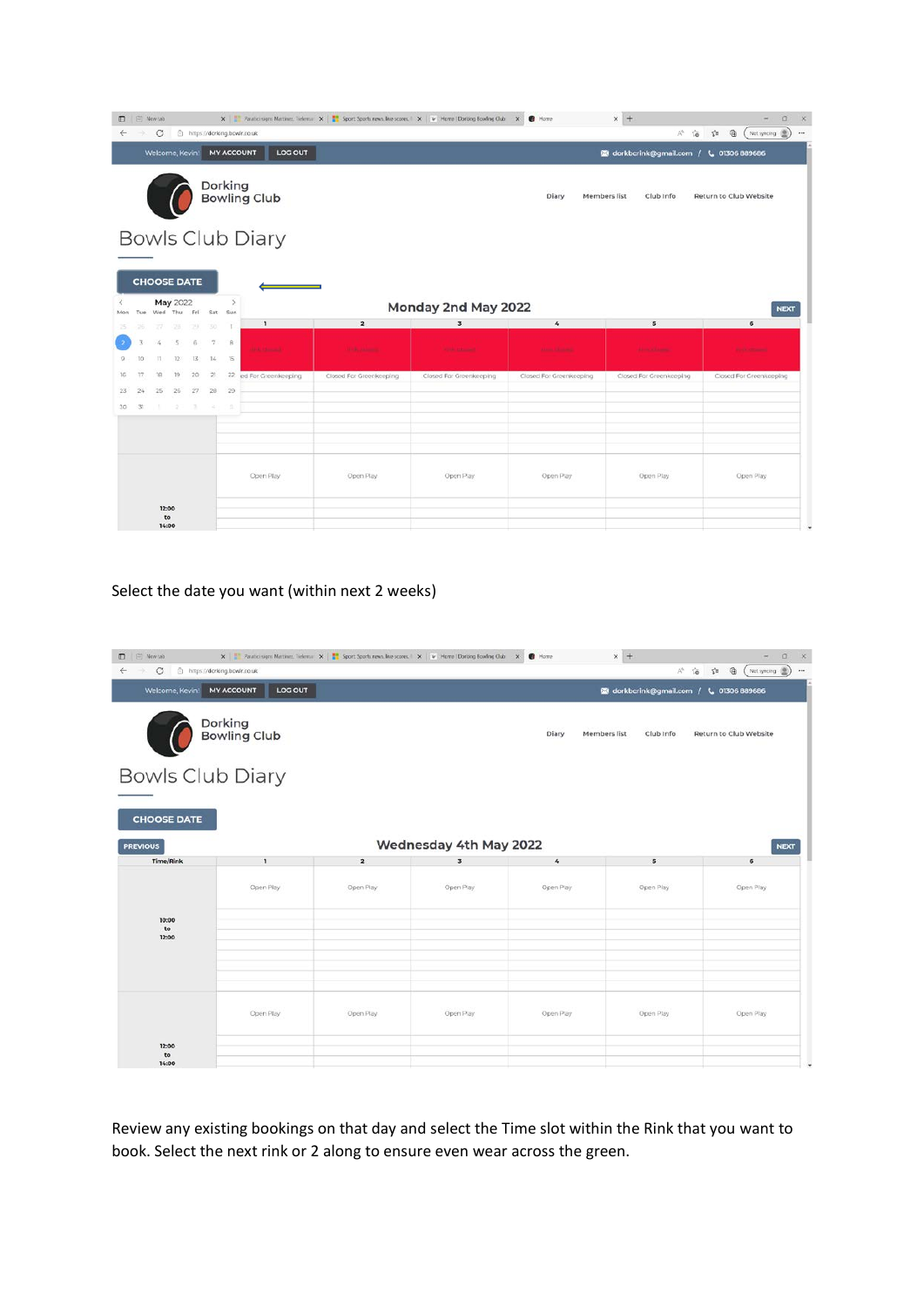| D   El Newtab<br>← → C □ https://dorking.bowlr.co.uk |                           | X   T. Paratic signs Mettines, Televisi: X   T. Sport Sports news, live scores, I X   V. Home   Dorking Bowling Oub X   10 Home |                         |                  | $\times$ +              | $\qquad \qquad \Box$<br>A <sup>1</sup> 宿 自 (Notsyncing 图) |
|------------------------------------------------------|---------------------------|---------------------------------------------------------------------------------------------------------------------------------|-------------------------|------------------|-------------------------|-----------------------------------------------------------|
|                                                      | <b>DUVVIO CIUM LIUI Y</b> |                                                                                                                                 |                         |                  |                         |                                                           |
| <b>CHOOSE DATE</b>                                   |                           |                                                                                                                                 |                         |                  |                         |                                                           |
| <b>PREVIOUS</b>                                      |                           |                                                                                                                                 | Wednesday 4th May 2022  |                  |                         | <b>NEXT</b>                                               |
| Time/Rink                                            | $\mathbf{1}$              | $\mathbf{2}$                                                                                                                    | $\overline{\mathbf{3}}$ | $\boldsymbol{4}$ | $\overline{\mathbf{5}}$ | 6                                                         |
|                                                      | Open Play                 | Open Play                                                                                                                       | Open Play               | Open Play        | Open Puy                | Open Play                                                 |
| 10:00<br>$\mathsf{to}$                               |                           |                                                                                                                                 |                         |                  |                         |                                                           |
| 12:00                                                |                           |                                                                                                                                 |                         |                  |                         |                                                           |
|                                                      |                           |                                                                                                                                 |                         |                  |                         |                                                           |
|                                                      |                           |                                                                                                                                 |                         |                  | <b>Book slot</b>        |                                                           |
|                                                      | Open Play                 | Open Play                                                                                                                       | Open Play               | Open Play        | Open ay                 | Open Play                                                 |
| 12:00                                                |                           |                                                                                                                                 |                         |                  |                         |                                                           |
| to<br>14:00                                          |                           |                                                                                                                                 |                         |                  |                         |                                                           |
|                                                      |                           |                                                                                                                                 |                         |                  |                         |                                                           |
|                                                      |                           |                                                                                                                                 |                         |                  |                         |                                                           |
|                                                      | Open Play                 | Celon Plus<br>Ontinie Booking                                                                                                   | Open Play               | Roll Up          | Open Play               | Open Play                                                 |
| https://dorking.bowlr.co.uk                          |                           | John Stenton                                                                                                                    |                         | Ellenor hodason  |                         |                                                           |

## Select BOOK SLOT

| D   E Newtab                        |           |     |                       |                                                                           |                 | $\times$ +        | $- \quad 0 \quad x$                |
|-------------------------------------|-----------|-----|-----------------------|---------------------------------------------------------------------------|-----------------|-------------------|------------------------------------|
| ← → C □ https://dorking.bowlr.co.uk |           |     |                       |                                                                           |                 |                   | A 俗 白 鱼 (Notsyncing 图)<br>$\cdots$ |
| LUVVIU VIUN LIUI Y                  |           |     |                       |                                                                           |                 |                   |                                    |
| <b>CHOOSE DATE</b>                  |           |     | Online booking        |                                                                           | ×               |                   |                                    |
|                                     |           |     | May 2022              | You've selected Rink S, Session 1, on Wednesday 4th of                    |                 |                   |                                    |
| <b>PREVIOUS</b>                     |           |     |                       | Please enter the names of the players and click the                       |                 |                   | <b>NEXT</b>                        |
| Time/Rink                           |           |     |                       | Submit booking button to confirm.<br># AGREED - CONFIRMED BOOKING REQUEST |                 | 5 <sub>1</sub>    | 6 <sup>2</sup>                     |
|                                     |           |     |                       |                                                                           |                 |                   |                                    |
|                                     | Open Play | Opt | Open Play             |                                                                           | $\omega$        | <b>Circo Puer</b> | Open Play:                         |
| 10:00                               |           |     | Kevin Moutrie         |                                                                           |                 |                   |                                    |
| to<br>12:00                         |           |     | name                  |                                                                           |                 |                   |                                    |
|                                     |           |     | name                  |                                                                           |                 |                   |                                    |
|                                     |           |     | name                  |                                                                           |                 |                   |                                    |
|                                     |           |     | name                  |                                                                           |                 | Book not          |                                    |
|                                     |           |     | name                  |                                                                           |                 |                   |                                    |
|                                     | Open Play | Ope | name                  |                                                                           |                 | Open Play         | Open Play                          |
|                                     |           |     | name                  |                                                                           |                 |                   |                                    |
| 12:00<br>to                         |           |     | Preferred rink (info) |                                                                           |                 |                   |                                    |
| 14:00                               |           |     |                       |                                                                           |                 |                   |                                    |
|                                     |           |     |                       |                                                                           |                 |                   |                                    |
|                                     |           |     |                       |                                                                           | Submit booking  |                   |                                    |
|                                     |           |     |                       |                                                                           |                 |                   |                                    |
|                                     |           |     | <b>Committee</b>      |                                                                           |                 |                   |                                    |
|                                     | Open Play |     |                       | Open Play                                                                 | <b>Roll Up:</b> | Open Play         | Open Play                          |
|                                     |           |     | <b>John Stenton</b>   |                                                                           | Ellenor hodgson |                   |                                    |

Add the names of any other people playing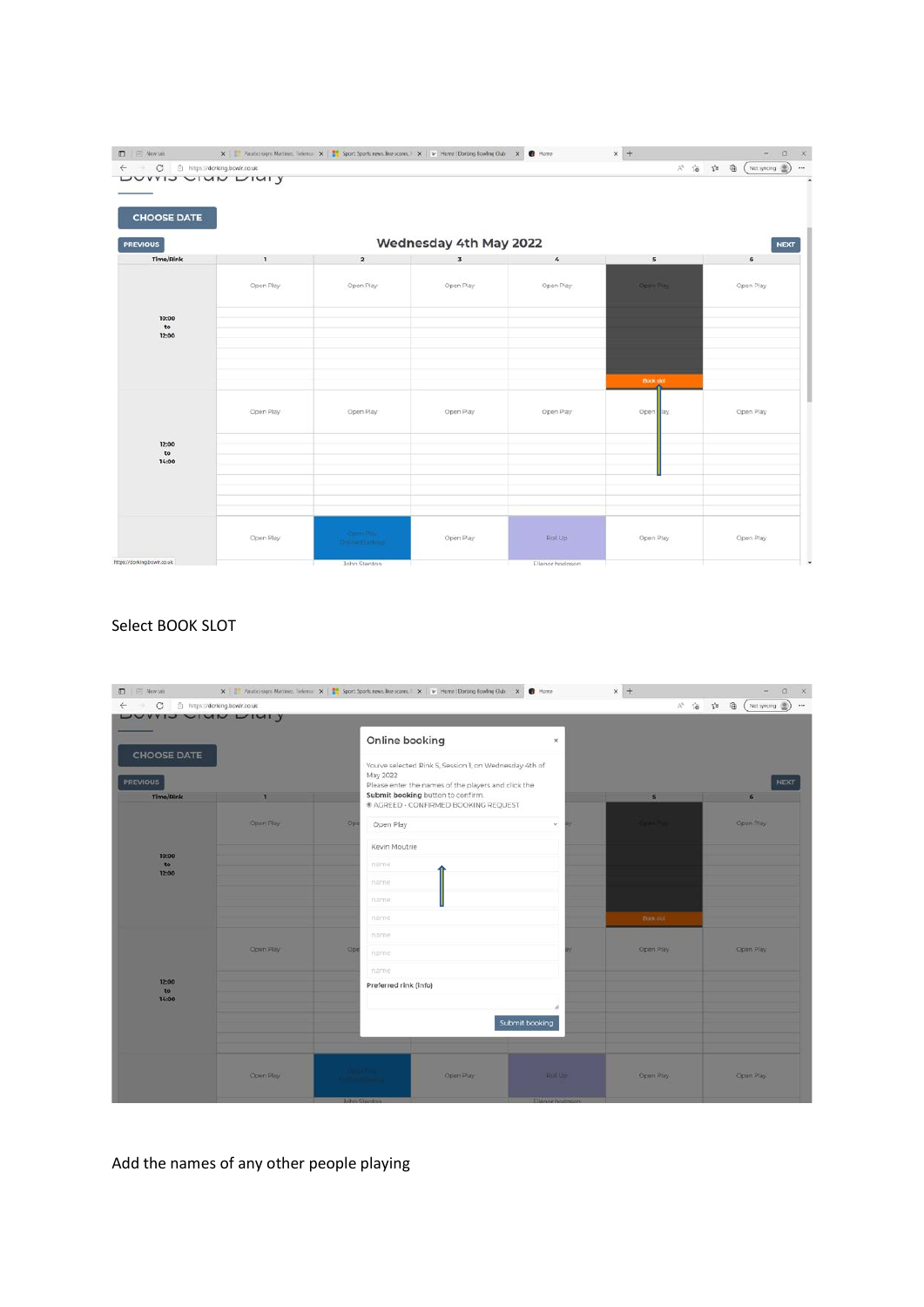| D   El Newtab                                                            |           |                    | X   The Paratici signs Mattinez, Tiefernar X   The Sport Sports news, live scores   X   V   Home   Dorking Bowling Club X   19 Home                                                   |     | $\times$ $\,$ +               | $a \times$<br>$-1$            |
|--------------------------------------------------------------------------|-----------|--------------------|---------------------------------------------------------------------------------------------------------------------------------------------------------------------------------------|-----|-------------------------------|-------------------------------|
| ← → C   @ https://dorking.bowlr.co.uk                                    |           |                    |                                                                                                                                                                                       |     |                               | A G 台 B (Notsyncing 图) --     |
| LUVVIU VIUN LIUI Y<br><b>CHOOSE DATE</b><br><b>PREVIOUS</b><br>Time/Rink |           |                    | Online booking<br>×<br>You've selected Rink 5, Session 1, on Wednesday 4th of<br>May 2022<br>Please enter the names of the players and click the<br>Submit booking button to confirm. |     | 5                             | <b>NEXT</b><br>6 <sup>2</sup> |
| 10:00<br>to<br>12:00                                                     | Open Play | Ope                | # AGREED - CONFIRMED BOOKING REQUEST<br>Open Play<br>$\omega$<br>Kevin Moutrie<br>Fred<br>Jim<br>Bob<br>name                                                                          | ay. | <b>Circo Puer</b><br>Book not | Open Play.                    |
| 12:00<br>to<br>14:00                                                     | Open Play | Opt                | name<br>name<br>name<br>Preferred rink (info)<br>Submit booking                                                                                                                       |     | Open Play                     | Open Play                     |
|                                                                          | Open Play | <b>John Cranto</b> | Open Play<br><b>Roll Up:</b><br>of the state of the local division<br><b><i>Alexandr Burnsday</i></b>                                                                                 |     | Open Play                     | Open Play                     |

#### Select SUBMIT BOOKING

Screen will show booking confirmation as follows

| Dorking<br><b>Bowling Club</b> |                    |           |            | Diary | Members list   | Club Info     | Return to Club Website |
|--------------------------------|--------------------|-----------|------------|-------|----------------|---------------|------------------------|
| Menu                           | Make a new booking |           |            |       |                |               |                        |
| Account settings               | Players            | Type      | Day        | Rink  | Session        | <b>Status</b> | Options                |
| <b>Roll-up bookings</b>        | Kevin Moutrie      |           |            |       |                |               |                        |
| Online Booking Guide           | Fred<br>3im        | Open Play | 04/05/2022 | 5     | 10:00 to 12:00 | booked        | Remove                 |
| Log out                        | Bob                |           |            |       |                |               |                        |

You will receive an email confirming your booking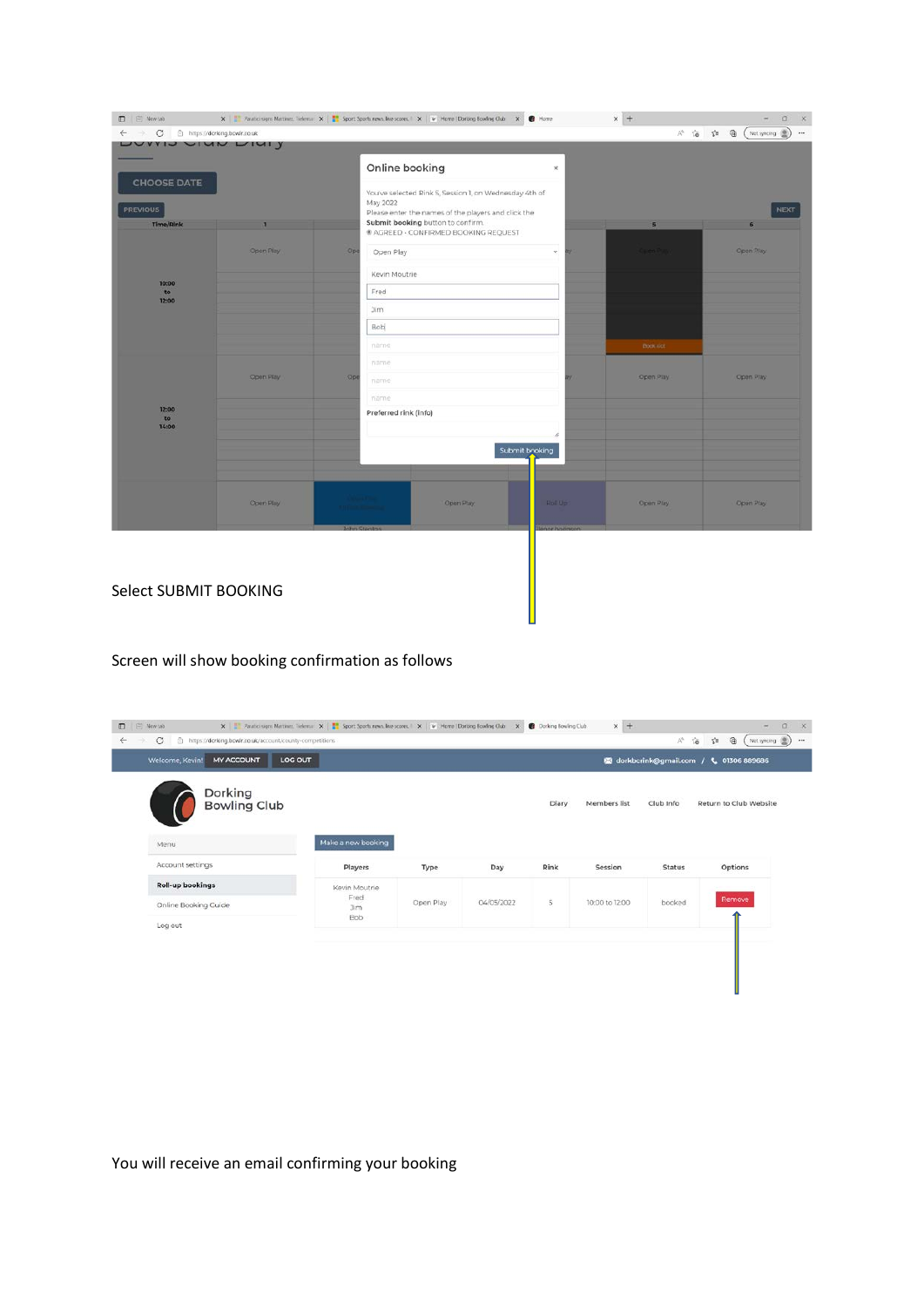If anything, incorrect or you need to cancel booking later – select REMOVE

| D   El Newtab<br>https://dorking.bowlr.co.uk/account/county-competitions | X   Revise signs Mettinez, Televia: X     Sport: Sports news, live scores.   X   V   Home   Dorking Bowling Club X |           |            | <b>Dorking Bowling Club</b> | $\times$ +     |                   | $\sigma$<br>$-$                                                           | $\mathbf{x}$<br>$+11$ |
|--------------------------------------------------------------------------|--------------------------------------------------------------------------------------------------------------------|-----------|------------|-----------------------------|----------------|-------------------|---------------------------------------------------------------------------|-----------------------|
| C<br>$\leftarrow$<br><b>MY ACCOUNT</b><br>LOG OUT<br>Welcome, Kevin!     |                                                                                                                    |           |            |                             |                | A <sup>h</sup> 10 | ⊕<br>$\leq$<br>Not syncing (B)<br>M dorkbcrink@gmail.com / L 01306 889686 |                       |
| Dorkir<br>Club<br><b>Bowlir</b><br>Menu                                  | Make a new booking                                                                                                 |           |            | Diary                       | Members list   | Club Info         | Return to Club Website                                                    |                       |
| Account settings                                                         | Players                                                                                                            | Type      | Day        | Rink                        | Session        | <b>Status</b>     | Options                                                                   |                       |
| <b>Roll-up bookings</b>                                                  | Kevin Moutrie                                                                                                      |           |            |                             |                |                   |                                                                           |                       |
| Online Booking Guide                                                     | Fred<br>3im                                                                                                        | Open Play | 04/05/2022 | 5                           | 10:00 to 12:00 | booked            | Remove                                                                    |                       |
| Log out                                                                  | <b>Bob</b>                                                                                                         |           |            |                             |                |                   |                                                                           |                       |

You can change your login password via the MY ACCOUNT at the top of the page

#### **OTHER INFO AVAILABLE**

| D   El Newtab<br>$\circ$<br>$\leftarrow$<br>-93 | X   A Menh Proper: X   C. matshproper): X   C. how to get a: X   C. octopus energy X   C. Invoice #2011: X   G. Invoice<br>https://dorking.bowlr.co.uk/diary |                |                         |                       | $\mathbf{x}$   $\mathbf{B}$ Sales Order S: $\mathbf{x}$   $\mathbf{v}$ Match Selectic $\mathbf{x}$   $\mathbf{B}$ Bowls Club Dic $\mathbf{x}$   $\mathbf{+}$ | $\Box$<br>$\rightarrow$<br>$\cdot$ $\times$<br>A 伯 白<br>曲<br>Not syncing (B)<br>$\cdots$ |
|-------------------------------------------------|--------------------------------------------------------------------------------------------------------------------------------------------------------------|----------------|-------------------------|-----------------------|--------------------------------------------------------------------------------------------------------------------------------------------------------------|------------------------------------------------------------------------------------------|
| Welcome, Kevin!                                 | <b>MY ACCOUNT</b><br>LOG OUT                                                                                                                                 |                |                         |                       | <b>120</b> dorkbcrink@gmail.com / L 01306 889686                                                                                                             |                                                                                          |
|                                                 | Dorking<br><b>Bowling Club</b>                                                                                                                               |                |                         | Diary<br>Members list | Club Info                                                                                                                                                    | Return to Club Website                                                                   |
| <b>Bowls Club Diary</b>                         |                                                                                                                                                              |                |                         |                       |                                                                                                                                                              |                                                                                          |
| <b>CHOOSE DATE</b><br><b>PREVIOUS</b>           |                                                                                                                                                              |                | Tuesday 3rd May 2022    |                       |                                                                                                                                                              | <b>BOOK A MATCH</b><br><b>NEXT</b>                                                       |
| Time/Rink                                       | $\mathbf{I}$                                                                                                                                                 | $\overline{2}$ | $\overline{\mathbf{3}}$ | 4                     | $\mathbf{s}$                                                                                                                                                 | 6                                                                                        |
| 10:00<br>to                                     | Open Play                                                                                                                                                    | Open Play      | Open Play               | Open Play             | Open Play                                                                                                                                                    | Open Play                                                                                |
| 12:00                                           |                                                                                                                                                              |                |                         |                       |                                                                                                                                                              |                                                                                          |
| 12:00                                           | Open Play                                                                                                                                                    | Open Play      | Opon Play               | Open Play             | Open Play                                                                                                                                                    | Open Play                                                                                |
| to                                              |                                                                                                                                                              |                |                         |                       |                                                                                                                                                              |                                                                                          |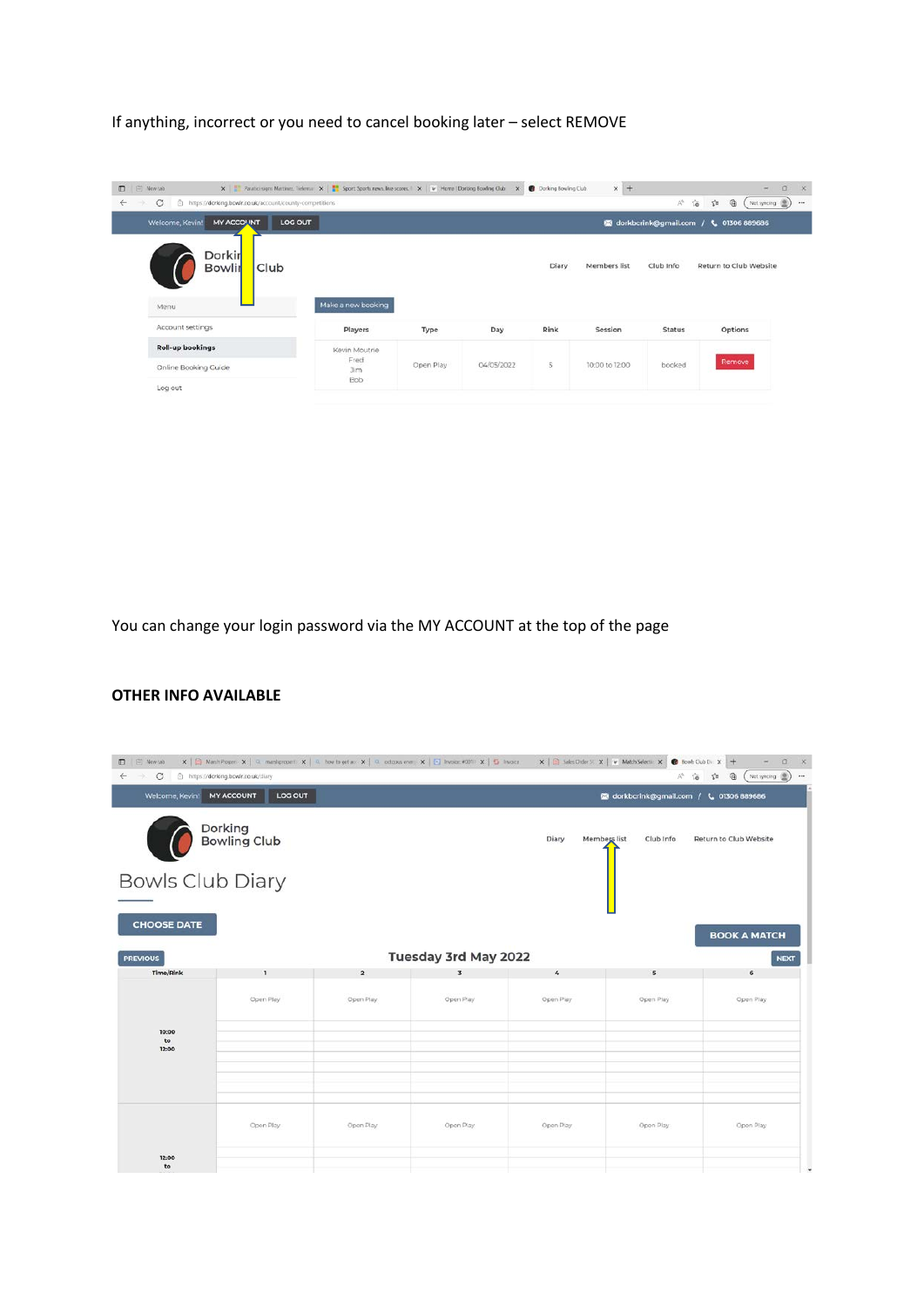## Members List – shows you a list of all members and their information with the following headings;

First name Surname Mobile Number Home Number Email

| $\leftarrow$ $\rightarrow$ C<br>Welcome, Kevin! | https://dorking.bowlr.co.uk/diary<br><b>MY ACCOUNT</b><br>LOG OUT |                |                         |                       | <b>12 dorkbcrink@gmail.com / L 01306 889686</b> | 产品<br>$\oplus$<br>Not syncing (B)<br>$\mathbb{C}^n$ |
|-------------------------------------------------|-------------------------------------------------------------------|----------------|-------------------------|-----------------------|-------------------------------------------------|-----------------------------------------------------|
|                                                 | Dorking<br>Bowling Club                                           |                |                         | Diary<br>Members list | Club Info                                       | Return to Club Website                              |
|                                                 | <b>Bowls Club Diary</b>                                           |                |                         |                       |                                                 |                                                     |
| <b>CHOOSE DATE</b>                              |                                                                   |                |                         |                       |                                                 | <b>BOOK A MATCH</b>                                 |
| <b>PREVIOUS</b>                                 |                                                                   |                | Tuesday 3rd May 2022    |                       |                                                 | <b>NEXT</b>                                         |
| Time/Rink                                       | ı                                                                 | $\overline{2}$ | $\overline{\mathbf{3}}$ | $\Delta$              | 5                                               | 6                                                   |
| 10:00<br>to<br>12:00                            | Open Play                                                         | Open Play      | Open Play               | Open Play             | Open Play                                       | Open Play                                           |

## Club Info displays a list of secure documents available for club members only.

| X   Mark Poper: X   C. maskproper: X   C. how to get a: X   C. octopan ever; X   C. bracker 4011: X   S. bracker X   B. black Dider S: X   w. Match Selectic X   @ Club Info<br><sup>9</sup> New tab<br>o<br>$\circ$<br>https://dorking.bowlr.co.uk/documents<br>$\leftarrow$<br>$\rightarrow$ | $x +$<br>$\Box$<br>×.<br>曲<br>Not syncing<br>AN.<br>$\vec{a}$<br>$\leq$<br>$***$ |
|------------------------------------------------------------------------------------------------------------------------------------------------------------------------------------------------------------------------------------------------------------------------------------------------|----------------------------------------------------------------------------------|
| <b>MY ACCOUNT</b><br>LOG OUT<br>Welcome, Kevin!                                                                                                                                                                                                                                                | M dorkbcrink@gmail.com / L 01306 889686                                          |
| Dorking<br><b>Bowling Club</b>                                                                                                                                                                                                                                                                 | Return to Club Website<br>Diary<br>Members list<br>Club Info                     |
| Club Info                                                                                                                                                                                                                                                                                      |                                                                                  |
| HEALTH AND SAFETY POLICY - VOI                                                                                                                                                                                                                                                                 |                                                                                  |
| 2022-04-07 Management Committee Minutes                                                                                                                                                                                                                                                        |                                                                                  |
| 2022-03-25 Open Forum notes                                                                                                                                                                                                                                                                    |                                                                                  |
| 2022-02-22 Management Committee Minutes                                                                                                                                                                                                                                                        |                                                                                  |
| 2022-01-18 Management Committee Minutes                                                                                                                                                                                                                                                        |                                                                                  |
| 2021-11-05 AGM Minutes                                                                                                                                                                                                                                                                         |                                                                                  |

Powered by Bowlr . Microsite v1.2.2 . Copyright 2019 Bespoke 4 Business